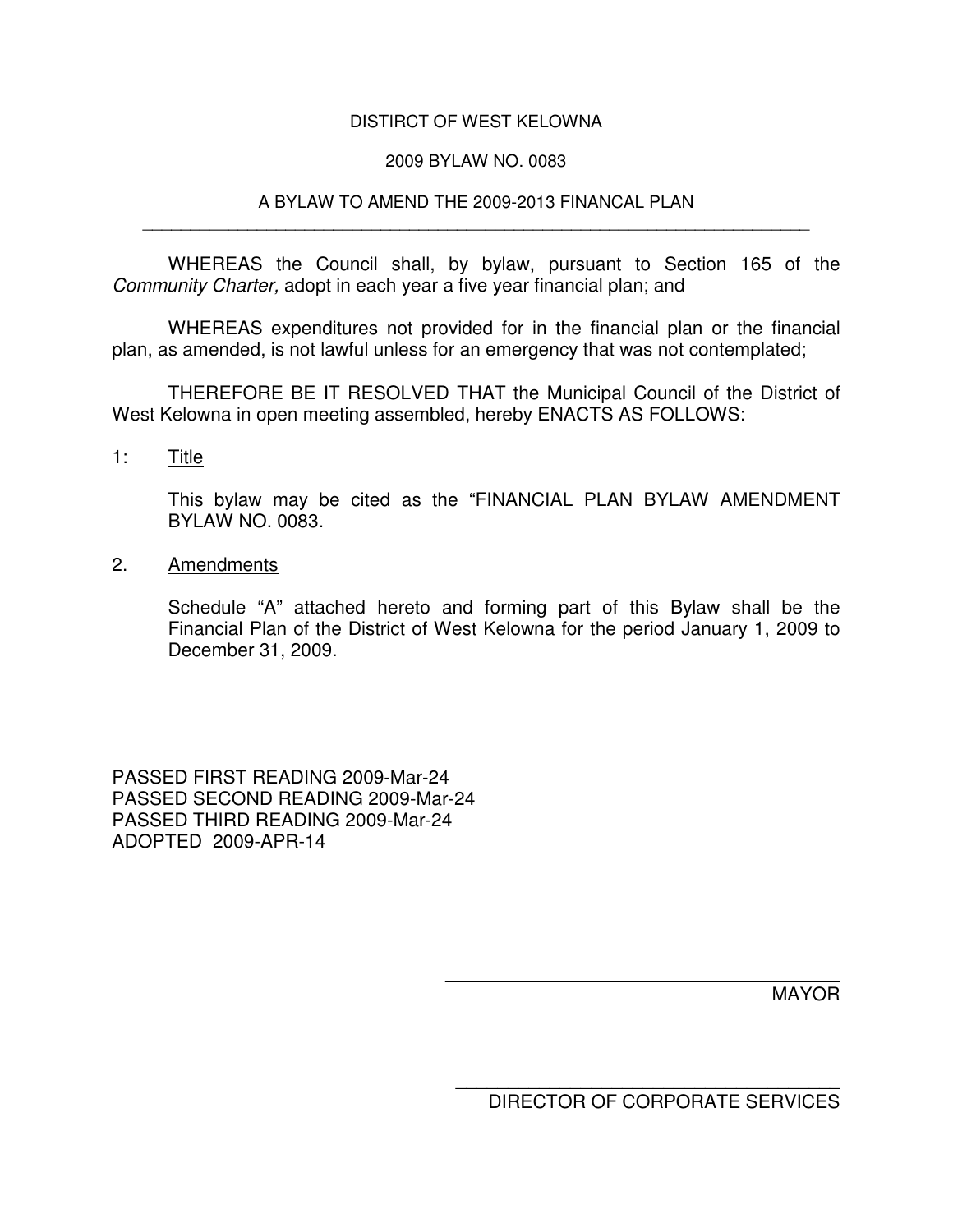#### **Consolidated Totals - Revenues District of West Kelowna 2009 - 2013 Financial Plan**

|                                           | <b>Financial Plan</b><br>2009 | Forecast<br>2010 | Forecast<br>2011 | Forecast<br>2012 | Forecast<br>2013 |
|-------------------------------------------|-------------------------------|------------------|------------------|------------------|------------------|
| <b>Property Taxes</b>                     | 18,892,124                    | 20,214,573       | 21,629,592       | 23,143,666       | 24,763,720       |
| Trsf of 2007 Property Taxes from Province |                               |                  |                  |                  |                  |
| <b>Utility Companies</b>                  | 244,636                       | 251,363          | 258,276          | 265,379          | 272,676          |
| Local Improvements                        | 932,370                       | 239,698          | 234,419          | 231,451          | 231,451          |
| Grants-in-Lieu                            | 308                           | 316              | 325              | 334              | 343              |
| Sales of Service                          | 16,052,373                    | 15,443,643       | 15,969,746       | 16,444,699       | 17,180,889       |
| Other Revenue from Own Sources            | 1.844.396                     | 2,388,773        | 2,442,455        | 2,497,628        | 2,626,098        |
| <b>Government Transfers</b>               | 1,500,000                     | 2,317,000        | 2,387,025        | 2,458,636        | 1,116,940        |
| <b>Government Grants</b>                  | 9,230,707                     | 3,308,250        | 3,208,250        | 3,208,250        | 823,250          |
| <b>Transfer from Own Reserves</b>         | 5,023,436                     | 903,000          | 484,000          | 313,000          | 326,330          |
| <b>Transfer from Sewer Utility</b>        |                               |                  |                  |                  |                  |
| <b>Transfer from Water Utility</b>        | 15,000                        |                  |                  |                  |                  |
| Transfer from Surplus to fund Capital     | 92,759                        | 26,599           | 327,131          | 27,673           |                  |
| <b>Transfers from Statutory Reserves</b>  |                               |                  |                  |                  |                  |
| Development Cost Charges                  |                               | 420,000          | 420,000          | 420,000          | 420,000          |
| Equipment Replacement Fund                | 975.150                       | 1,262,555        | 339,582          | 166,000          | 291,000          |
| <b>Capital Reserve</b>                    | 1,577,426                     | 325,000          | 295,000          | 295,000          | 351,000          |
| Local Improvement Reserve                 |                               |                  |                  |                  |                  |
| <b>Water Capital Reserve</b>              |                               | 1,200,000        | 1,200,000        | 1,000,000        | 28,227           |
| <b>Borrowing Proceeds</b>                 | 9,310,709                     |                  |                  |                  |                  |
| Sub-total                                 | 65,691,394                    | 48,300,771       | 49,195,800       | 50,471,715       | 48,431,924       |
| <b>Collections for Other Governments</b>  | 20,614,005                    | 21,180,891       | 21,763,365       | 22,361,858       | 22,976,809       |
| <b>TOTAL REVENUES</b>                     | 86,305,400                    | 69,481,662       | 70,959,166       | 72,833,573       | 71,408,733       |
|                                           |                               |                  |                  |                  |                  |

### **Consolidated Expenditures**

|                                           | <b>Financial Plan</b><br>2009 | Forecast<br>2010 | Forecast<br>2011 | Forecast<br>2012 | (ii)<br>Forecast<br>2013 |
|-------------------------------------------|-------------------------------|------------------|------------------|------------------|--------------------------|
| <b>Operating Expenditures</b>             |                               |                  |                  |                  |                          |
| <b>General Government Services</b>        | 5,217,056                     | 4,833,693        | 4,963,425        | 5,288,857        | 5,380,500                |
| <b>Protective Services</b>                | 8,116,306                     | 9,162,442        | 9,420,146        | 9,685,290        | 11,773,298               |
| <b>Transportation Services</b>            | 3,049,315                     | 3,109,997        | 3,181,441        | 3,545,382        | 3,683,574                |
| <b>Environmental Health Services</b>      | 3,048,186                     | 3,119,678        | 3,205,469        | 3,293,620        | 3,384,194                |
| <b>Public Health Services</b>             |                               |                  | 124,500          | 127,924          | 131,442                  |
| <b>Environmental Development Services</b> | 2,233,026                     | 2,334,893        | 2,300,895        | 2,361,196        | 2,423,123                |
| <b>Recreation &amp; Cultural Services</b> | 5,451,744                     | 5,313,536        | 5,455,966        | 5,606,005        | 5,760,170                |
| Interest & Principal - Municipal Debt     | 2,295,258                     | 2,843,552        | 2,838,273        | 2,755,658        | 1,826,238                |
| <b>Other Financial Fees</b>               | 48,500                        | 49,834           | 51,204           | 52,612           | 54,059                   |
| Transfer to Own Reserves                  | 4,254,192                     | 3,665,587        | 3,999,913        | 4,249,816        | 2,254,777                |
| <b>Transfer to Surplus</b>                |                               |                  |                  |                  |                          |
| Transfer to General Revenue Fund          |                               |                  |                  |                  |                          |
| <b>Transfer to Statutory Reserves</b>     |                               |                  |                  |                  |                          |
| Development Cost Charges Fund             | 6,500,000                     | 6,678,750        | 6,862,416        | 7,051,132        | 7,245,038                |
| <b>Equipment Replacement Fund</b>         | 1,113,718                     | 1,417,964        | 1,752,290        | 2,002,193        | 1,432,153                |
| Off-Street Parking Reserve Fund           |                               |                  |                  |                  |                          |
| Local Improvements Fund                   |                               |                  |                  |                  |                          |
| Capital Reserve Fund                      | 1,113,717                     | 1,417,963        | 1,752,289        | 2,002,192        | 1,432,153                |
| Cemetery Perpetual Care Fund              |                               |                  |                  |                  |                          |
| Sewer Capital Reserve                     |                               |                  |                  |                  |                          |
| <b>Water Capital Reserve</b>              | 235,842                       | 242,328          | 248,992          | 255,839          | 262,875                  |
|                                           |                               |                  |                  |                  |                          |
| <b>Total Operating Expenditures</b>       | 42,676,860                    | 44,190,216       | 46, 157, 218     | 48,277,715       | 47,043,594               |
| <b>Capital Expenditures</b>               |                               |                  |                  |                  |                          |
| <b>General Government Services</b>        | 516,900                       | 230,000          | 150,000          | 150,000          | 150,000                  |
| <b>Protective Services</b>                | 9,798,709                     | 666,000          | 80,000           | 66,000           | 216,000                  |
| <b>Transportation Services</b>            | 2,526,000                     | 845,000          | 845,000          | 845,000          | 845,000                  |
| <b>Environmental Health Services</b>      | 7,800,039                     | 1,200,000        | 1,500,000        | 1,000,000        |                          |
| <b>Public Health Services</b>             |                               |                  |                  |                  |                          |
| <b>Recreation &amp; Cultural Services</b> | 2,372,887                     | 1,169,555        | 463,582          | 133,000          | 177,330                  |
|                                           |                               |                  |                  |                  |                          |
| <b>Total Capital Expenditures</b>         | 23,014,535                    | 4,110,555        | 3,038,582        | 2,194,000        | 1,388,330                |
| <b>Transfers to Other Governments</b>     | 20,614,005                    | 21,180,891       | 21,763,365       | 22,361,858       | 22,976,809               |

-------------------- ------------------- ----------------------- ------------------- -------------------------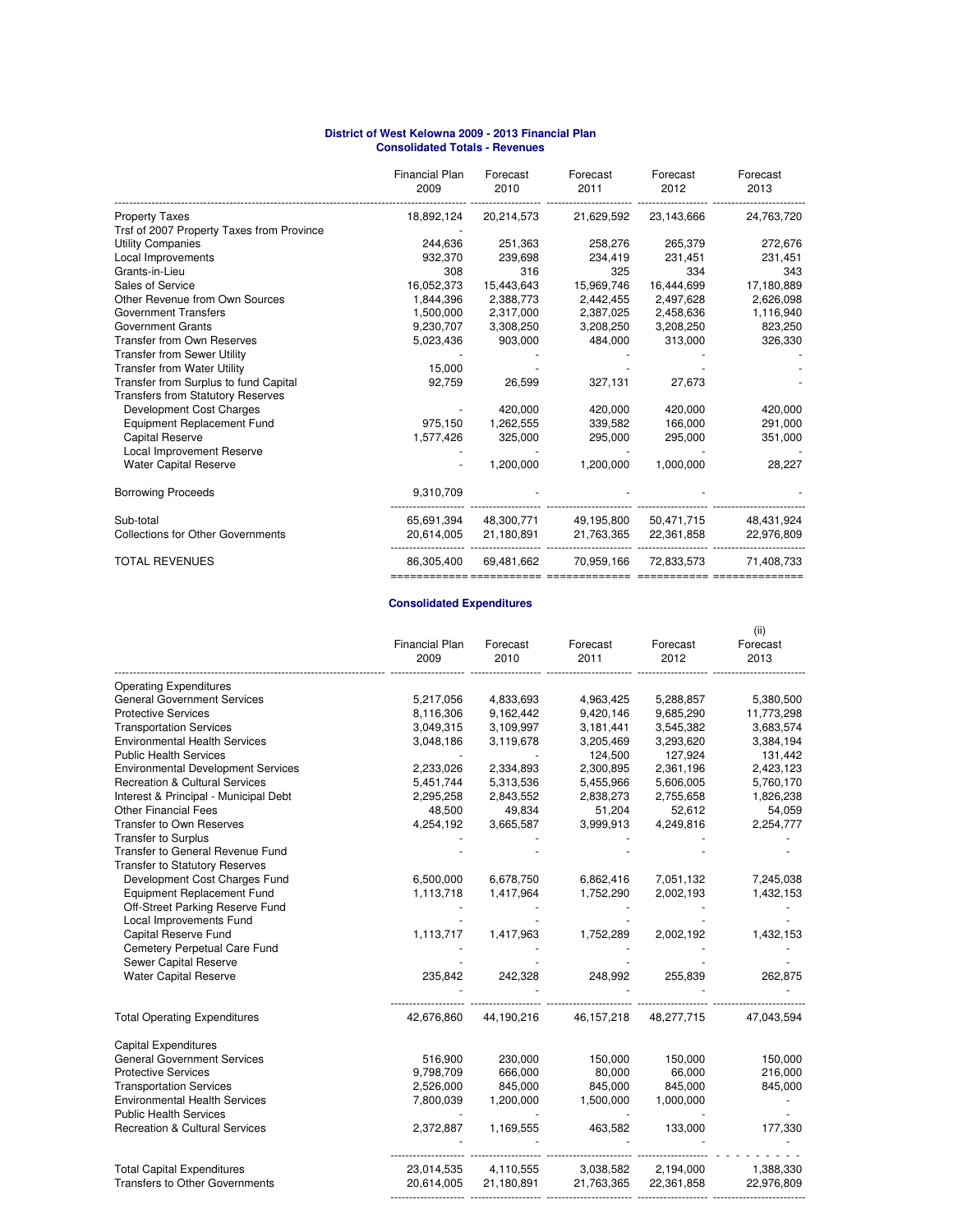# **District of West Kelowna 2009 Property Taxes by Class - Debt Portion Only**

| <b>PROPERTY CLASS</b> | 2009 Assessment<br>Value | <b>TOTAL VALUE MULT</b>  |      | <b>Value incl Mult</b><br>Factor | <b>TAX RATE</b> |    | <b>TAX \$/CLASS</b> |
|-----------------------|--------------------------|--------------------------|------|----------------------------------|-----------------|----|---------------------|
| <b>RESIDENTIAL</b>    | 5,842,861,643            | 5,852,100,043            | 1.00 | 5,852,100,043                    | 0.29927         | \$ | 1,751,350.99        |
| <b>UTILITIES</b>      | 2,739,088                | 2,739,088                | 4.00 | 10,956,352                       | 1.19708         | S. | 3,278.89            |
| SUPPORTIVE HOUSING    |                          |                          | 4.00 |                                  | 1.19708         | \$ |                     |
| <b>MAJOR INDUSTRY</b> | 15,645,000               | 15,645,000               | 3.40 | 53,193,000                       | 1.01751         | \$ | 15,919.01           |
| LIGHT INDUSTRY        | 63,975,900               | 63,975,900               | 3.20 | 204,722,880                      | 0.95766         | \$ | 61,267.17           |
| <b>BUSINESS/OTHER</b> | 301.411.305              | 301,411,305              | 2.45 | 738,457,697                      | 0.73321         | \$ | 220.997.35          |
| <b>MANAGED FOREST</b> |                          | $\overline{\phantom{a}}$ | 3.00 |                                  | 0.89781         | \$ |                     |
| RECR'N/NON-PROFIT     | 5,781,100                | 5.781.100                | 1.00 | 5.781.100                        | 0.29927         | \$ | 1,730.10            |
| FARM                  | 3,396,564                | 3,396,564                | 1.00 | 3,396,564                        | 0.29927         | \$ | 1,016.49            |
| <b>TOTAL</b>          | 6,235,810,600            | 6,245,049,000            |      | 6,868,607,636                    | 6.8981          | \$ | 2,055,560           |

## **List of Parcel Taxes Included in Budget**

| <b>RDCO</b>                     |                          |                                 |                         |      |                                               |                        |      |                     |
|---------------------------------|--------------------------|---------------------------------|-------------------------|------|-----------------------------------------------|------------------------|------|---------------------|
| <b>Sterile Insect Release</b>   |                          |                                 | \$20,818                |      |                                               |                        |      |                     |
| Westside Sewage Plant           |                          |                                 | 6,308                   |      |                                               |                        |      |                     |
| East Trunk                      |                          | <b>District of West Kelowna</b> |                         |      |                                               |                        | 410  |                     |
| Westbank                        | Trunk                    |                                 |                         |      | 2009 Property Taxes by Class - Excluding Debt | Sewer<br>793           |      |                     |
| <b>PROPERTY CLASS</b>           | 2009 Assessment<br>Value |                                 | <b>TOTAL VALUE MULT</b> |      | <b>Value incl Mult</b><br><b>Factor</b>       | <b>TAX RATE</b>        |      | <b>TAX \$/CLASS</b> |
|                                 |                          |                                 |                         |      |                                               | East Bound Trunk Sewer |      |                     |
| RESIDENTIAL                     |                          | 5,842,861,643                   | 5,852,100,043           | 1.00 | 5,852,100,043                                 | 2.45123                | -\$  | 14,344,866.11       |
| UTILITIES                       |                          | 2,739,088                       | 2,739,088               | 4.00 | 10,956,352                                    | 9.80494                | \$   | 26,856.58           |
| SUPPORTIVE HOUSING              |                          |                                 |                         | 4.00 |                                               | 9.80494                | \$   |                     |
| MAJOR INDUSTRY                  |                          | 15,645,000                      | 15,645,000              | 3.40 | 53,193,000                                    | 8.33420                | \$   | 130,388.49          |
| LIGHT INDUSTRY                  |                          | 63,975,900                      | 63,975,900              | 3.20 | 204,722,880                                   | 7.84395                | \$   | 501,823.67          |
| BUSINESS/OTHER                  |                          | 301,411,305                     | 301,411,305             | 2.45 | 738,457,697                                   | 6.00552                | \$   | 1,810,132.55        |
| <b>MANAGED FOREST</b>           |                          |                                 |                         | 3.00 |                                               | 7.35370                | \$   |                     |
| RECR'N/NON-PROFIT               |                          | 5,781,100                       | 5,781,100               | 1.00 | 5,781,100                                     | 2.45123                | \$   | 14,170.83           |
| FARM                            |                          | 3,396,564                       | 3,396,564               | 1.00 | 3,396,564                                     | 2.45123                | \$   | 8,325.77            |
| TOTAL                           |                          | 6,235,810,600                   | 6,245,049,000           |      | 6,868,607,636                                 | 56.5009                | - \$ | 16,836,564          |
| 22 696<br>Lakeview Trunk Sewer  |                          |                                 | 41,525                  |      |                                               |                        |      |                     |
|                                 |                          |                                 |                         |      |                                               |                        |      |                     |
| <b>District of West Kelowna</b> |                          |                                 |                         |      |                                               |                        |      |                     |
| Shamrock/Ensign Street Lights   |                          |                                 | \$2,968                 |      |                                               |                        |      |                     |
| <b>Brown Road Sidewalks</b>     |                          |                                 | 5,279                   |      |                                               |                        |      |                     |
| Mt. Boucherie #305 Sewer        |                          |                                 | 33,291                  |      |                                               |                        |      |                     |
| Glenrosa #103 Trunk             |                          |                                 | 90,000                  |      |                                               |                        |      |                     |
| Mt. Boucherie #303              |                          |                                 | 90,045                  |      |                                               |                        |      |                     |
| Gellatly #502                   |                          |                                 | 666                     |      |                                               |                        |      |                     |